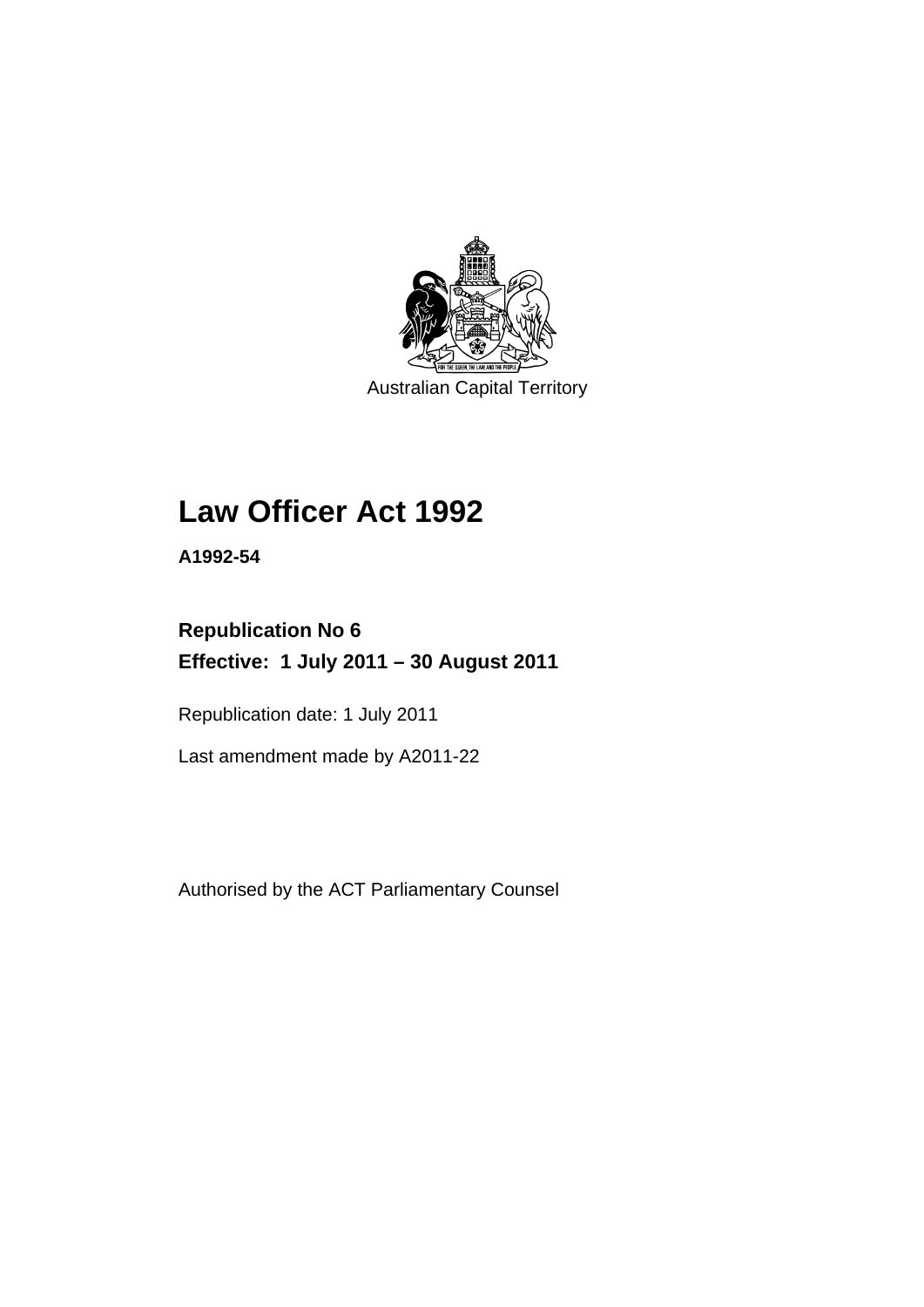## **About this republication**

#### **The republished law**

This is a republication of the *Law Officer Act 1992* (including any amendment made under the *Legislation Act 2001*, part 11.3 (Editorial changes)) as in force on 1 July 2011*.* It also includes any commencement, amendment, repeal or expiry affecting this republished law to 1 July 2011.

The legislation history and amendment history of the republished law are set out in endnotes 3 and 4.

#### **Kinds of republications**

The Parliamentary Counsel's Office prepares 2 kinds of republications of ACT laws (see the ACT legislation register at www.legislation.act.gov.au):

- authorised republications to which the *Legislation Act 2001* applies
- unauthorised republications.

The status of this republication appears on the bottom of each page.

#### **Editorial changes**

The *Legislation Act 2001*, part 11.3 authorises the Parliamentary Counsel to make editorial amendments and other changes of a formal nature when preparing a law for republication. Editorial changes do not change the effect of the law, but have effect as if they had been made by an Act commencing on the republication date (see *Legislation Act 2001*, s 115 and s 117). The changes are made if the Parliamentary Counsel considers they are desirable to bring the law into line, or more closely into line, with current legislative drafting practice.

This republication does not include amendments made under part 11.3 (see endnote 1).

#### **Uncommenced provisions and amendments**

If a provision of the republished law has not commenced, the symbol  $\mathbf{U}$  appears immediately before the provision heading. Any uncommenced amendments that affect this republished law are accessible on the ACT legislation register (www.legislation.act.gov.au). For more information, see the home page for this law on the register.

#### **Modifications**

If a provision of the republished law is affected by a current modification, the symbol  $\mathbf{M}$ appears immediately before the provision heading. The text of the modifying provision appears in the endnotes. For the legal status of modifications, see the *Legislation Act 2001*, section 95.

#### **Penalties**

At the republication date, the value of a penalty unit for an offence against this law is \$110 for an individual and \$550 for a corporation (see *Legislation Act 2001*, s 133).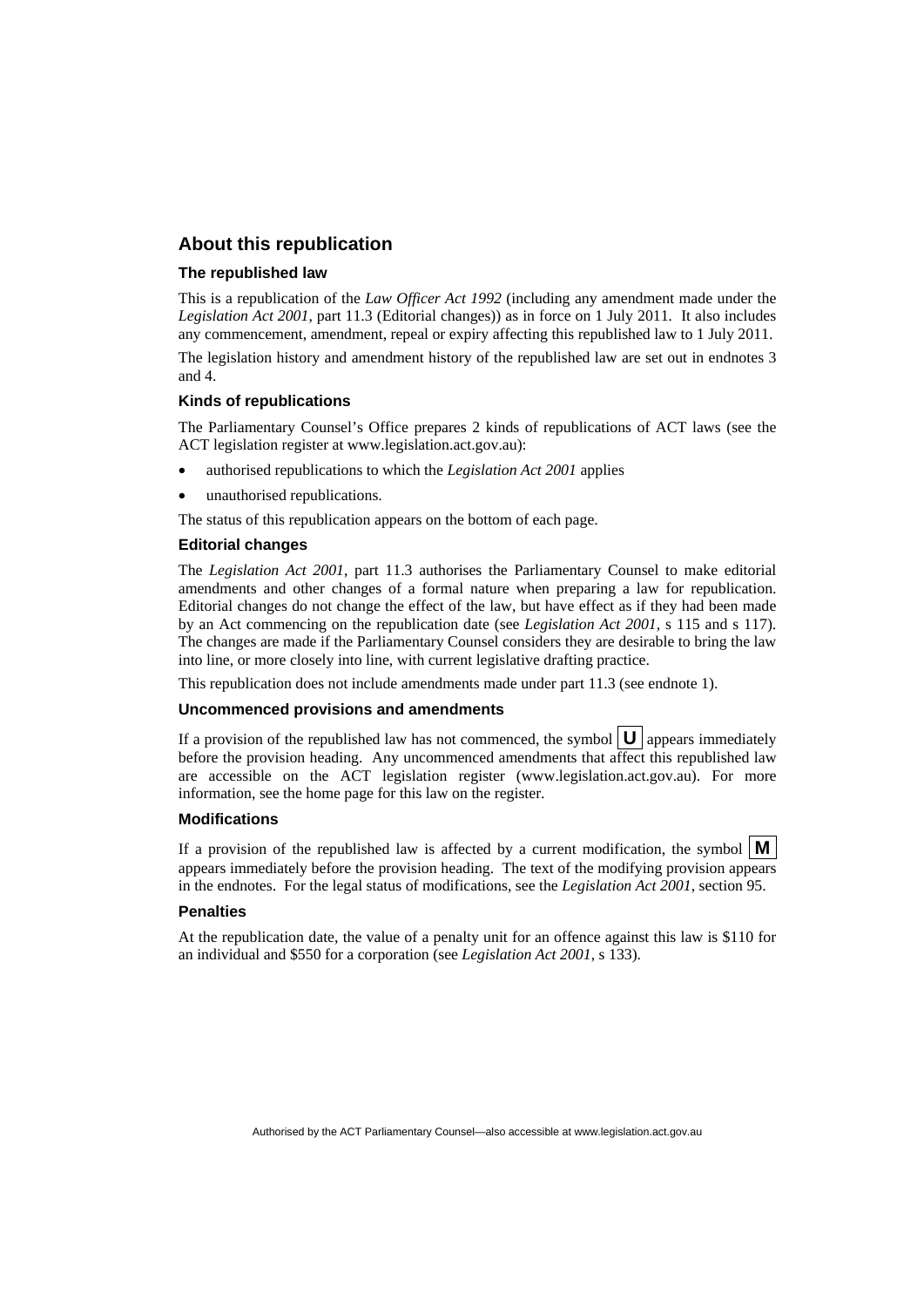

# **Law Officer Act 1992**

## **Contents**

| 1   | Name of Act                                                  | 2              |
|-----|--------------------------------------------------------------|----------------|
| 2   | Dictionary                                                   | 2              |
| 2A  | <b>Notes</b>                                                 | $\overline{2}$ |
| 3   | Position of Attorney-General                                 | $\overline{2}$ |
| 4   | <b>Functions of Attorney-General</b>                         | $\overline{2}$ |
| 5   | Additional functions of Attorney-General                     | 3              |
| 5A  | Effect of Attorney-General's functions on certain litigation | 3              |
| 5AA | Model litigant guidelines                                    | 4              |
| 5AB | Protection from liability                                    | 4              |
| 5AC | Reporting on model litigant guidelines                       | 4              |
| 5B  | Judicial notice of Attorney-General's appointment etc        | 5              |
| 6   | Regulation-making power                                      | 5              |
|     |                                                              |                |

| - R6     | Law Officer Act 1992         | contents 1 |
|----------|------------------------------|------------|
| 01/07/11 | Effective: 01/07/11-30/08/11 |            |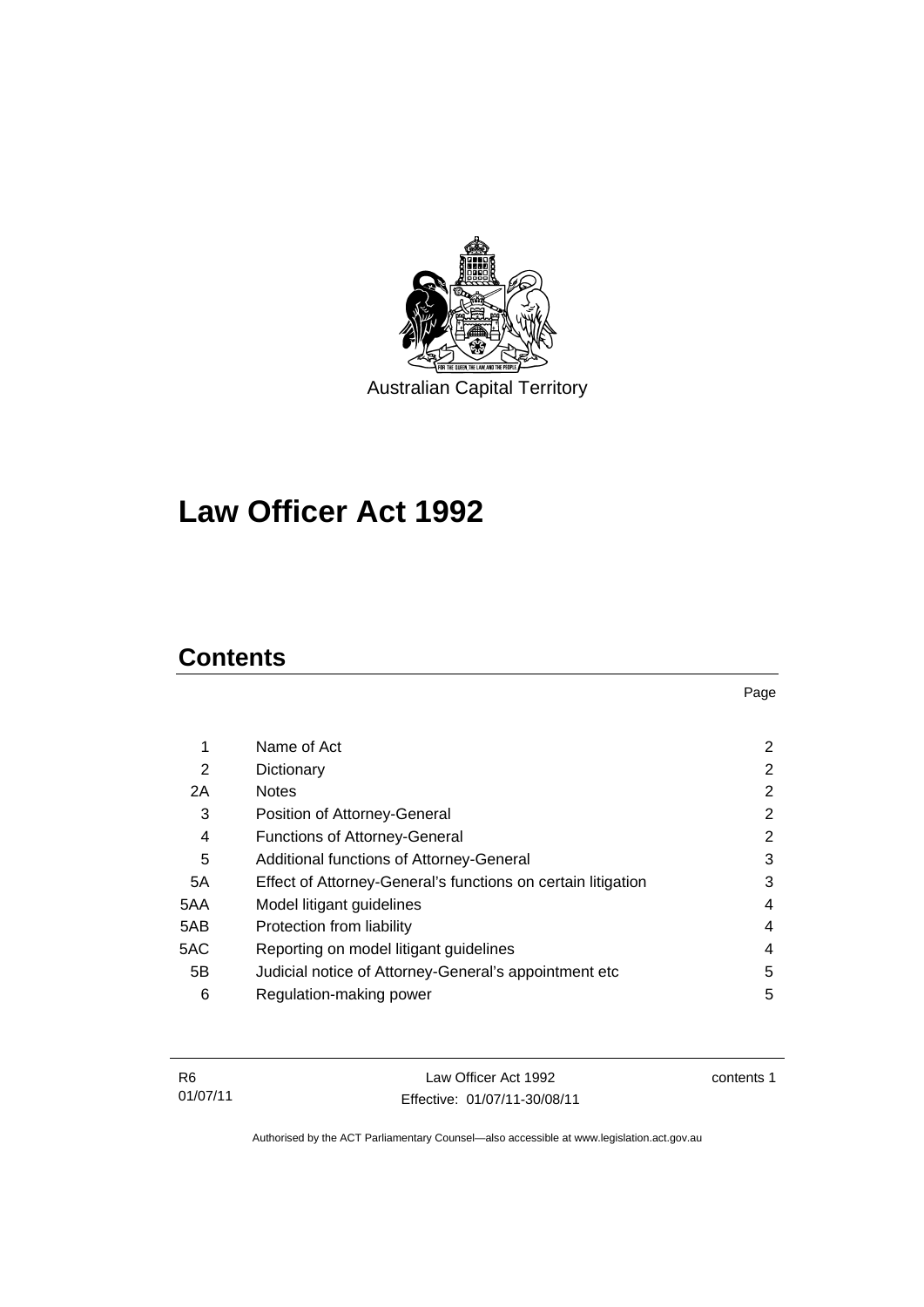**Contents** 

## **[Dictionary](#page-9-0)** [6](#page-9-0)

### **[Endnotes](#page-10-0)**

|  |   | About the endnotes     |    |
|--|---|------------------------|----|
|  | 2 | Abbreviation key       |    |
|  | 3 | Legislation history    | 8  |
|  | 4 | Amendment history      | 9  |
|  | 5 | Earlier republications | 10 |
|  |   |                        |    |

contents 2 Law Officer Act 1992 Effective: 01/07/11-30/08/11

R6 01/07/11

Page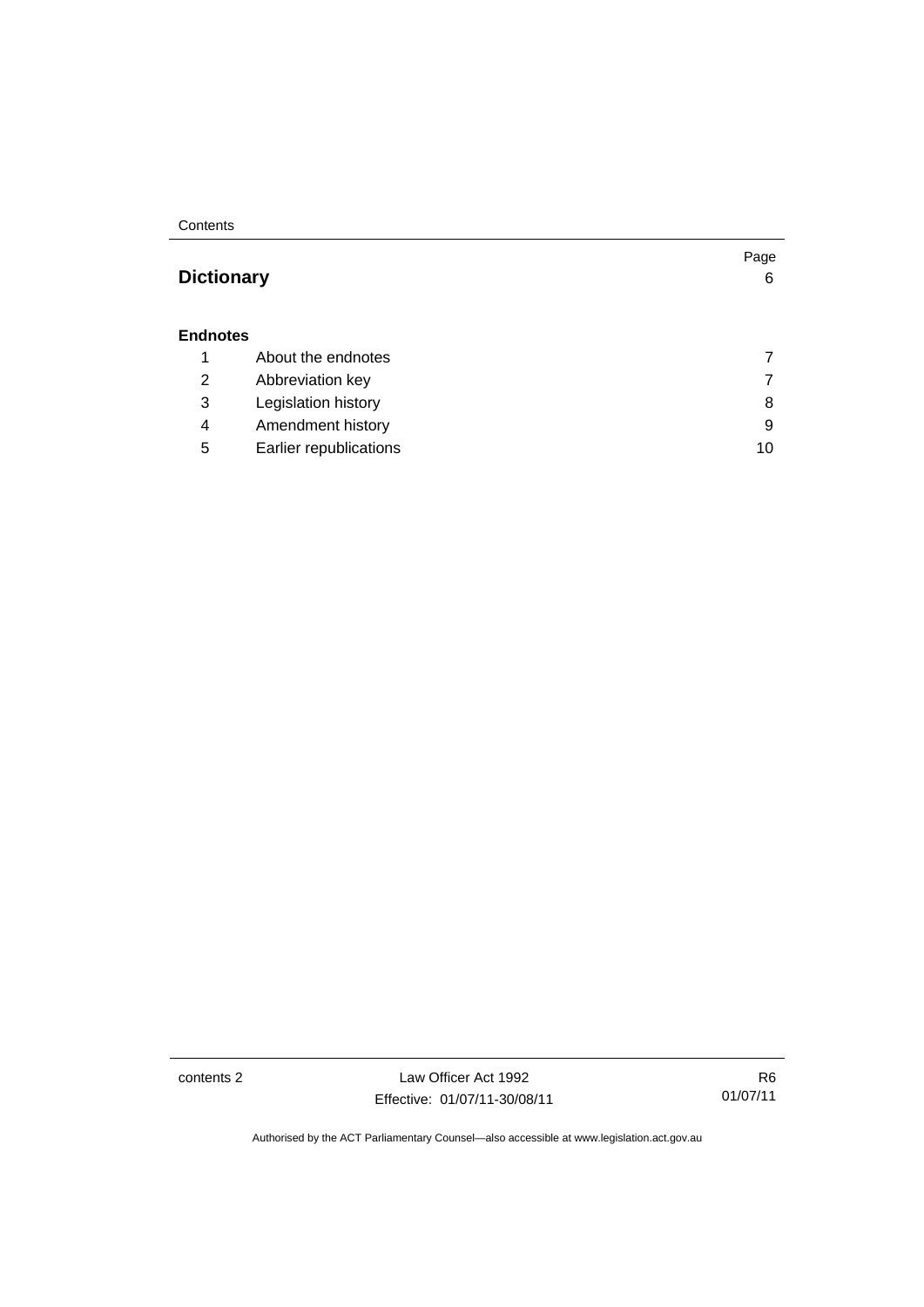

## **Law Officer Act 1992**

An Act relating to the functions and powers of the Attorney-General, and for related purposes

R6 01/07/11

l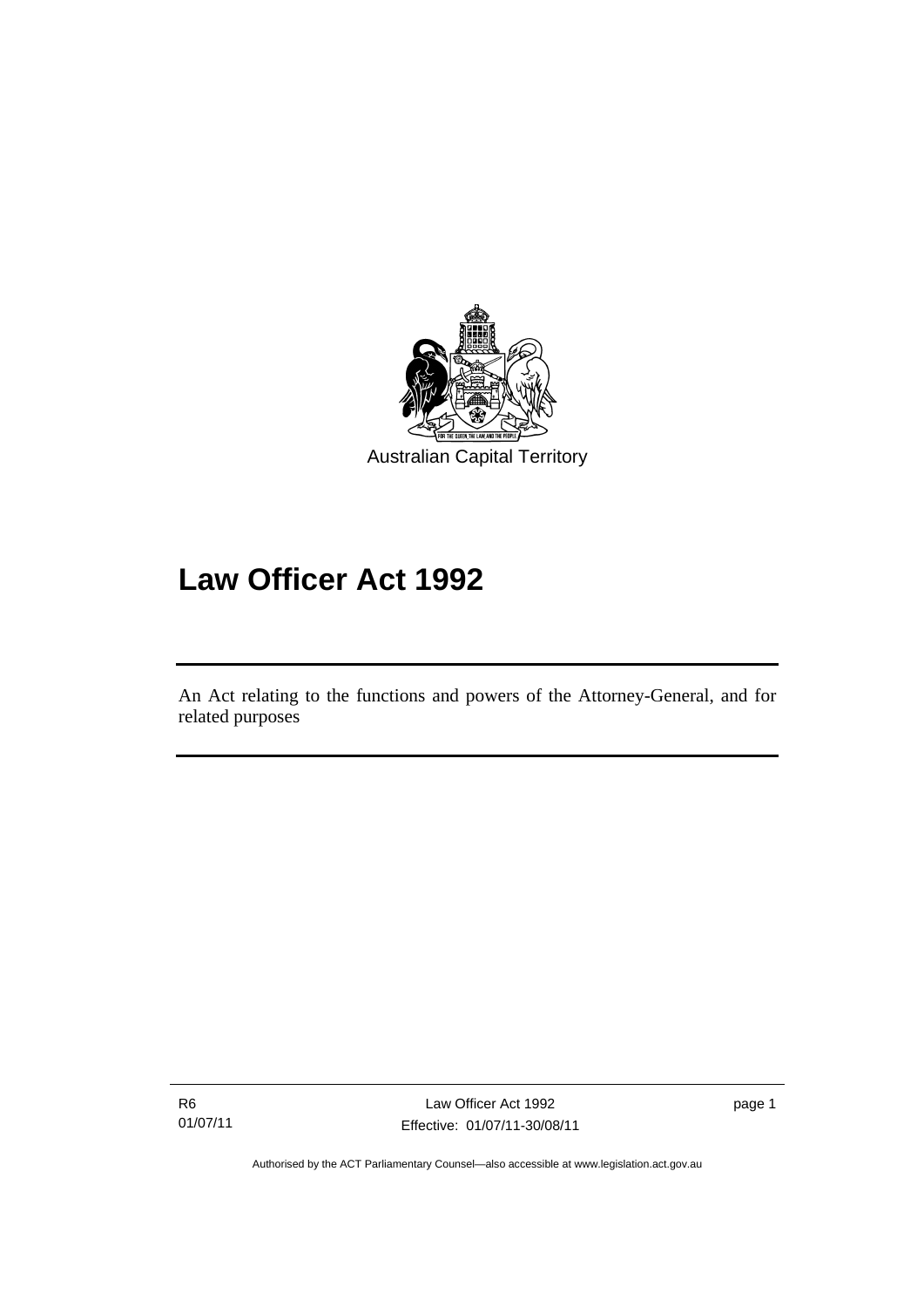## <span id="page-5-0"></span>**1 Name of Act**

This Act is the *Law Officer Act 1992.*

## <span id="page-5-1"></span>**2 Dictionary**

The dictionary at the end of this Act is part of this Act.

- *Note 1* The dictionary at the end of this Act defines certain terms used in this Act.
- *Note 2* A definition in the dictionary applies to the entire Act unless the definition, or another provision of the Act, provides otherwise or the contrary intention otherwise appears (see Legislation Act, s 155 and s 156 (1)).

### <span id="page-5-2"></span>**2A Notes**

A note included in this Act is explanatory and is not part of this Act.

*Note* See the Legislation Act s 127 (1), (4) and (5) for the legal status of notes.

## <span id="page-5-3"></span>**3 Position of Attorney-General**

The Attorney-General is the first law officer of the Territory.

## <span id="page-5-4"></span>**4 Functions of Attorney-General**

The functions of the Attorney-General are—

- (a) to be the chief legal representative of—
	- (i) the Crown in right of the Territory; and
	- (ii) the Territory;
- (b) to be the principal legal adviser to the Territory; and
- (c) to have responsibility for the administration of law and justice in the ACT; and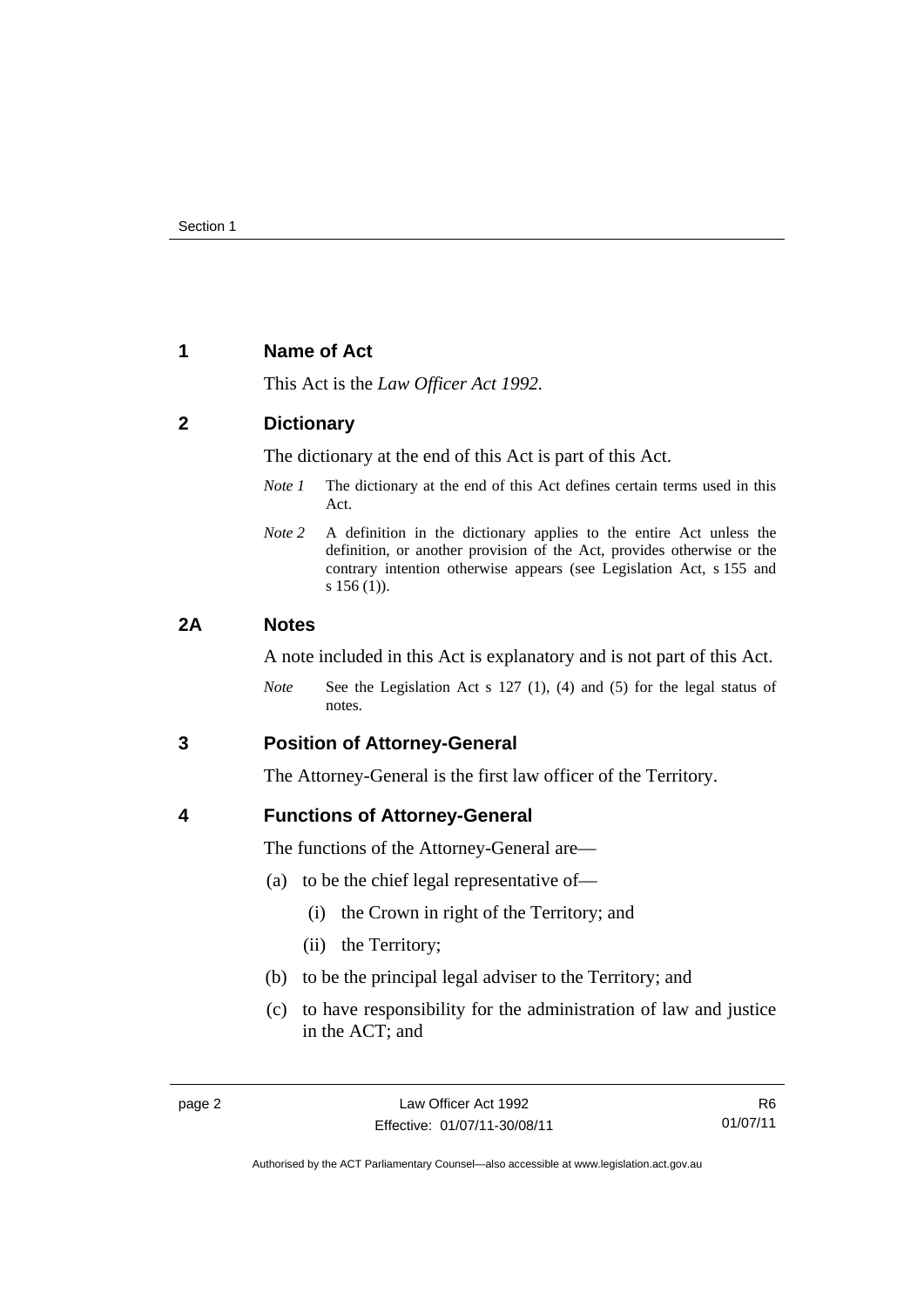- (d) to institute and conduct litigation on behalf of—
	- (i) the Crown in right of the Territory; or
	- (ii) the Territory; or
	- (iii) a Minister; or
	- (iv) a person suing or being sued on behalf of the Territory; and
- (e) to ensure that litigation mentioned in paragraph (d) is started and conducted in accordance with proper standards; and
- (f) to exercise any function given to the Attorney-General under another Act; and
- (g) to exercise any other function prescribed by regulation.
- *Note* A provision of a law that gives an entity (including a person) a function also gives the entity powers necessary and convenient to exercise the function (see Legislation Act, s 196 and dict, pt 1, def *entity*).

## <span id="page-6-0"></span>**5 Additional functions of Attorney-General**

The Attorney-General also has, in relation to the Territory, the traditional functions, prerogatives and privileges of State Attorneys-General, subject to this Act and any other Territory law.

## <span id="page-6-1"></span>**5A Effect of Attorney-General's functions on certain litigation**

To remove any doubt, the functions of the Attorney-General, including the traditional functions, prerogatives and privileges of State Attorneys-General, do not prevent, and are taken never to have prevented, a person authorised by the Territory, or under a Territory law, from instituting or conducting litigation mentioned in section 4 (d) (Functions of Attorney-General).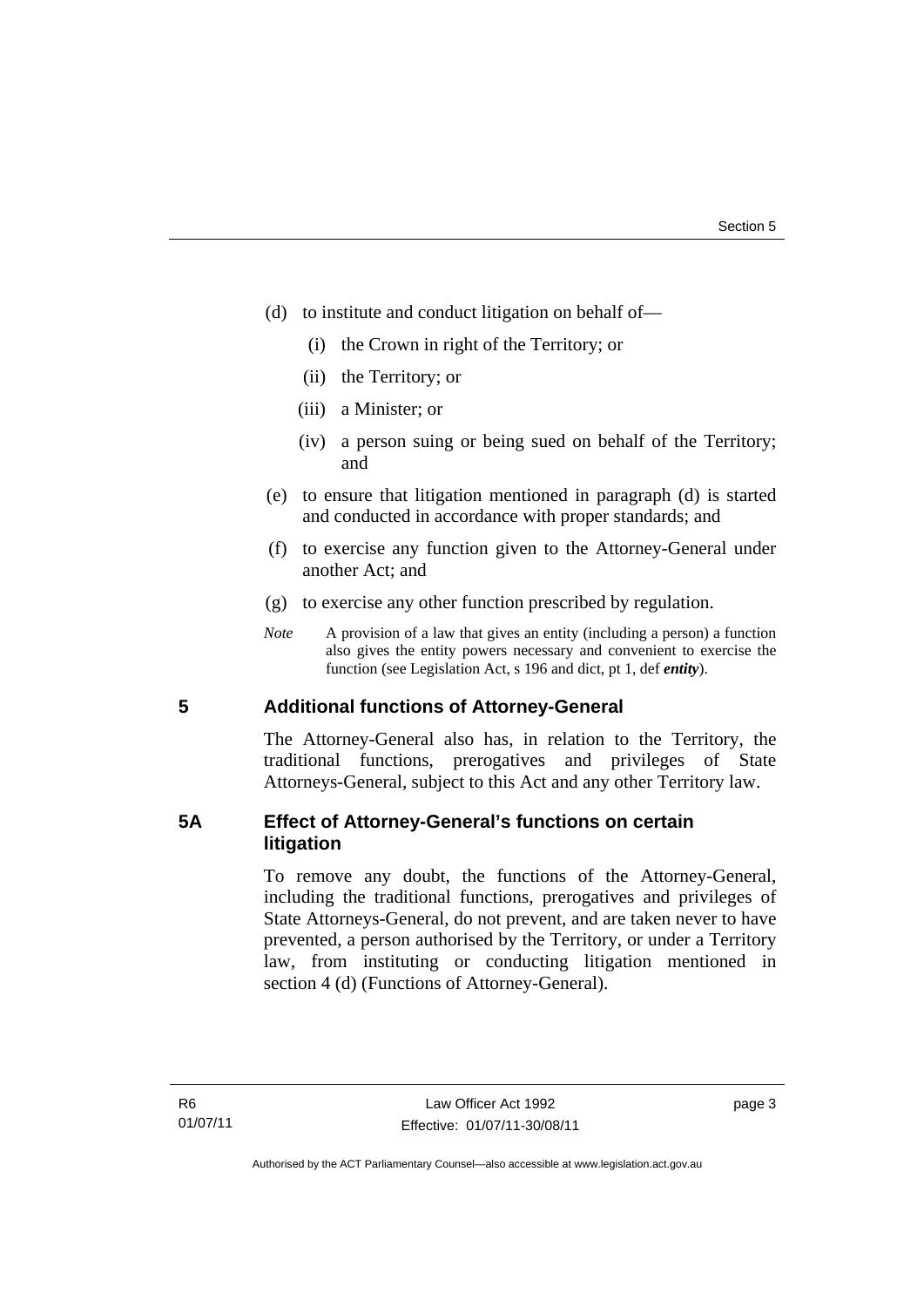## <span id="page-7-0"></span>**5AA Model litigant guidelines**

- (1) The Attorney-General must issue model litigant guidelines to ensure that proper standards in litigation apply to Territory legal work.
- (2) A guideline issued under subsection (1) is a notifiable instrument.

*Note* A notifiable instrument must be notified under the Legislation Act.

- (3) Anyone performing Territory legal work must comply with the model litigant guidelines.
- (4) The model litigant guidelines may be enforced only by, or on the application of, the Attorney-General.
- (5) The issue of non-compliance with the model litigant guidelines may not be raised in a proceeding (whether in a court, tribunal or other body) except by or on behalf of the Territory.

## <span id="page-7-1"></span>**5AB Protection from liability**

- (1) A person performing Territory legal work is not personally liable for anything done, or omitted to be done, honestly and without recklessness—
	- (a) in complying with a model litigant guideline; or
	- (b) in the reasonable belief that the act or omission complied with a model litigant guideline.
- (2) Any civil liability that would, apart from this section, attach to a person attaches instead to the Territory.

## <span id="page-7-2"></span>**5AC Reporting on model litigant guidelines**

- (1) Each report prepared by the director-general under the *Annual Reports (Government Agencies) Act 2004* must—
	- (a) describe the measures taken by the administrative unit during the financial year to ensure compliance with the model litigant guidelines; and

R6 01/07/11

Authorised by the ACT Parliamentary Counsel—also accessible at www.legislation.act.gov.au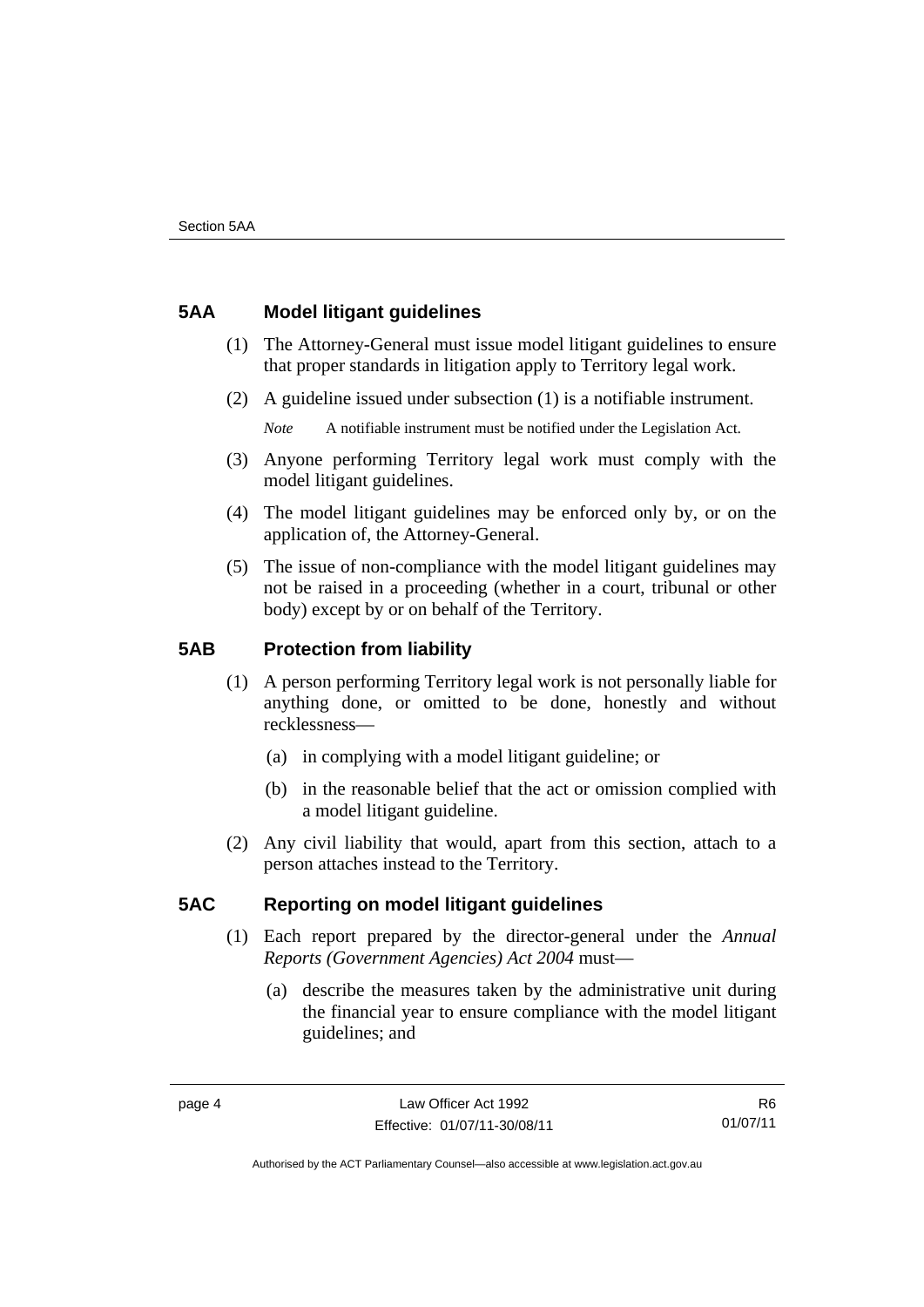- (b) provide information concerning any breaches of the model litigant guidelines during the financial year.
- (2) Each director-general (other than the JACS director-general) must—
	- (a) prepare a report setting out the matters mentioned in subsection (1) (a) and (b) for the administrative unit; and
	- (b) give the report to the JACS director-general not later than 21 days after the end of the financial year.
- (3) The report prepared by the JACS director-general under subsection (1) must include a summary of each report given to the director-general under subsection (2) for the relevant financial year.
- (4) In this section:

*JACS director-general* means the director-general of the administrative unit responsible for this Act.

## <span id="page-8-0"></span>**5B Judicial notice of Attorney-General's appointment etc**

- (1) In any legal proceeding, a document apparently signed by the Attorney-General is presumed to have been signed by the Attorney-General in the absence of evidence to the contrary.
- (2) The instrument by which the Attorney-General is so designated must, on production to the Supreme Court, be noted in the records of the court.
- (3) No action, proceeding or matter (whether civil or criminal) by or against the Attorney-General abates or is affected by any change of office holder.

## <span id="page-8-1"></span>**6 Regulation-making power**

The Executive may make regulations for this Act.

*Note* Regulations must be notified, and presented to the Legislative Assembly, under the *Legislation Act 2001*.

page 5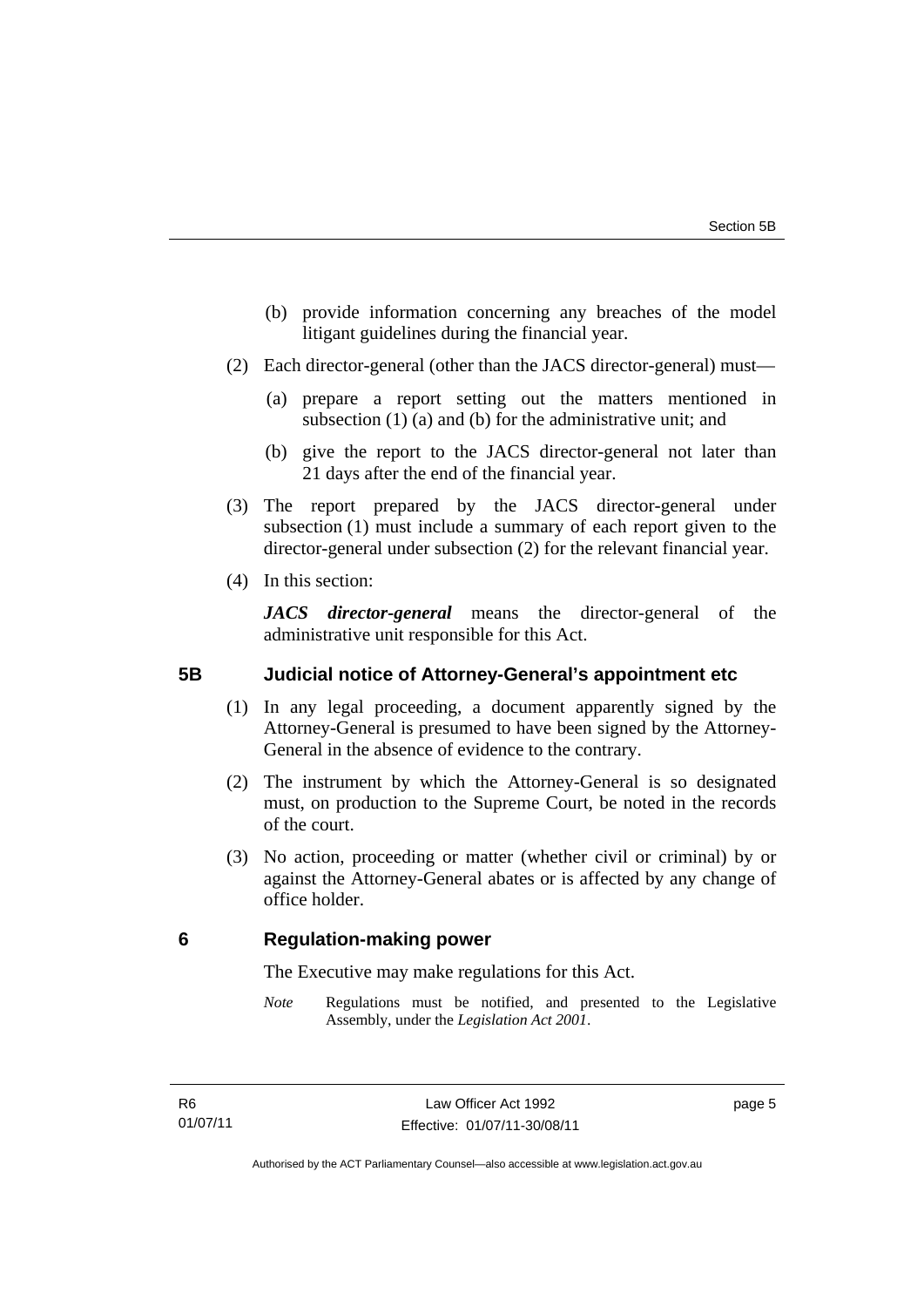## <span id="page-9-0"></span>**Dictionary**

(see s 2)

*Note 1* The Legislation Act contains definitions and other provisions relevant to this Act.

*Note 2* For example, the Legislation Act, dict, pt 1, defines the following terms:

- Attorney-General
	- director-general (see s 163)
- document
- Executive
- exercise
- function
- instrument (see s 14)
- Supreme Court
- the Territory.

*Attorney-General* includes, if no Minister is designated Attorney-General by the Chief Minister, the Minister for the time being administering this Act.

*model litigant guidelines* means the guidelines issued under section 5AA (1) (Model litigant guidelines).

*Territory legal work* means legal work associated with litigation conducted by a person for any of the following:

- (a) the Territory;
- (b) a body established by a law of the Territory;
- (c) a company in which the Territory has a controlling interest.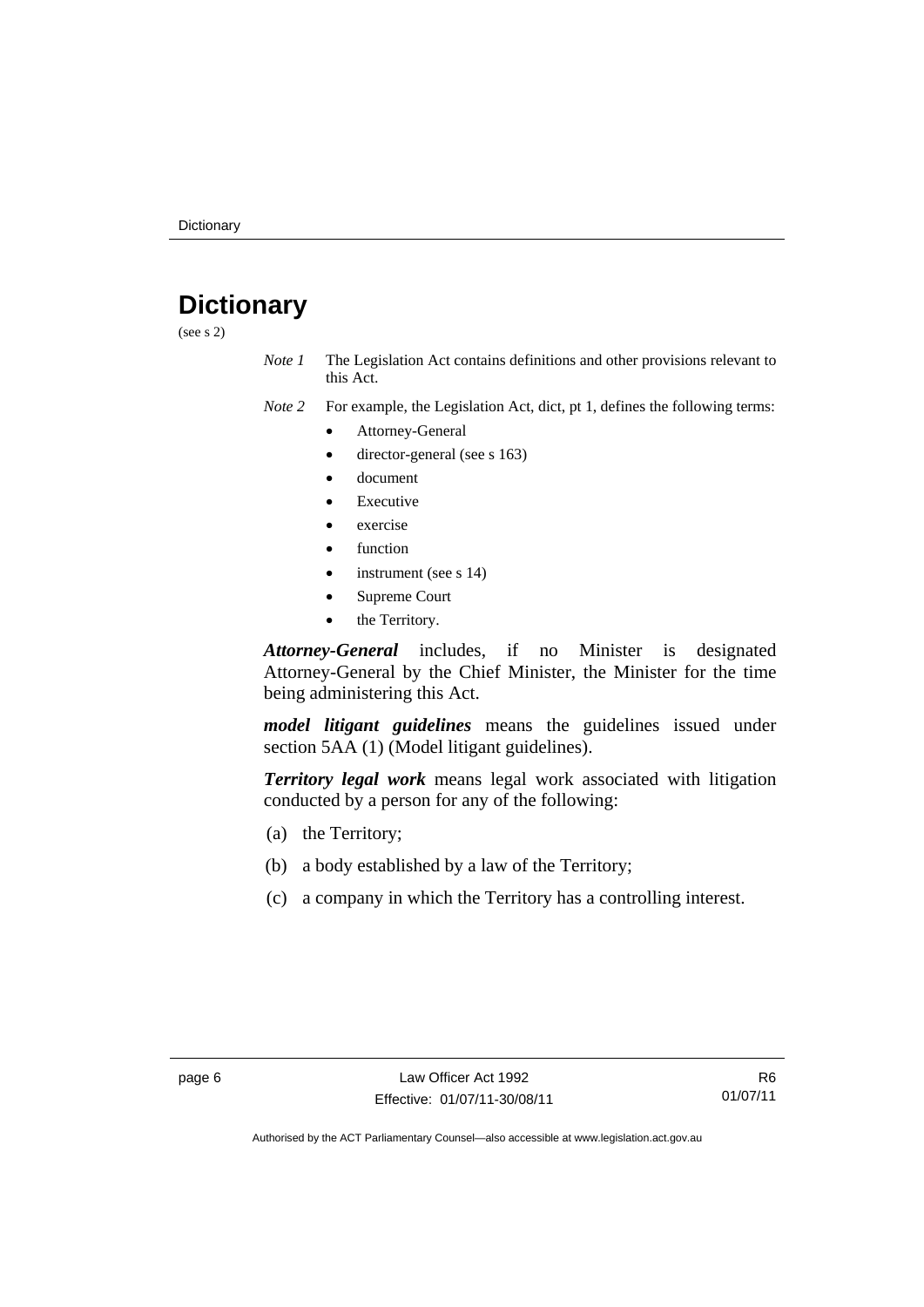## <span id="page-10-0"></span>**Endnotes**

## **1 About the endnotes**

Amending and modifying laws are annotated in the legislation history and the amendment history. Current modifications are not included in the republished law but are set out in the endnotes.

Not all editorial amendments made under the *Legislation Act 2001*, part 11.3 are annotated in the amendment history. Full details of any amendments can be obtained from the Parliamentary Counsel's Office.

Uncommenced amending laws and expiries are listed in the legislation history and the amendment history. These details are underlined. Uncommenced provisions and amendments are not included in the republished law but are set out in the last endnote.

If all the provisions of the law have been renumbered, a table of renumbered provisions gives details of previous and current numbering.

The endnotes also include a table of earlier republications.

| $A = Act$                                    | $NI = Notifiable$ instrument              |
|----------------------------------------------|-------------------------------------------|
| $AF =$ Approved form                         | $o = order$                               |
| $am = amended$                               | $om = omitted/repealed$                   |
| $amdt = amendment$                           | $ord = ordinance$                         |
| $AR = Assembly resolution$                   | $orig = original$                         |
| $ch = chapter$                               | $par = paragraph/subparagraph$            |
| $CN =$ Commencement notice                   | $pres = present$                          |
| $def = definition$                           | $prev = previous$                         |
| $DI = Disallowable instrument$               | $(\text{prev}) = \text{previously}$       |
| $dict = dictionary$                          | $pt = part$                               |
| $disallowed = disallowed by the Legislative$ | $r = rule/subrule$                        |
| Assembly                                     | $reloc = relocated$                       |
| $div =$ division                             | $remum = renumbered$                      |
| $exp = expires/expired$                      | $R[X]$ = Republication No                 |
| $Gaz = gazette$                              | $RI = reissue$                            |
| $hdg = heading$                              | $s = section/subsection$                  |
| $IA = Interpretation Act 1967$               | $sch = schedule$                          |
| $ins = inserted/added$                       | $sdiv = subdivision$                      |
| $LA =$ Legislation Act 2001                  | $SL = Subordinate$ law                    |
| $LR =$ legislation register                  | $sub =$ substituted                       |
| $LRA =$ Legislation (Republication) Act 1996 | underlining = whole or part not commenced |
| $mod = modified/mol$                         | or to be expired                          |
|                                              |                                           |

## <span id="page-10-2"></span>**2 Abbreviation key**

R6 01/07/11

Law Officer Act 1992 Effective: 01/07/11-30/08/11

page 7

<span id="page-10-1"></span>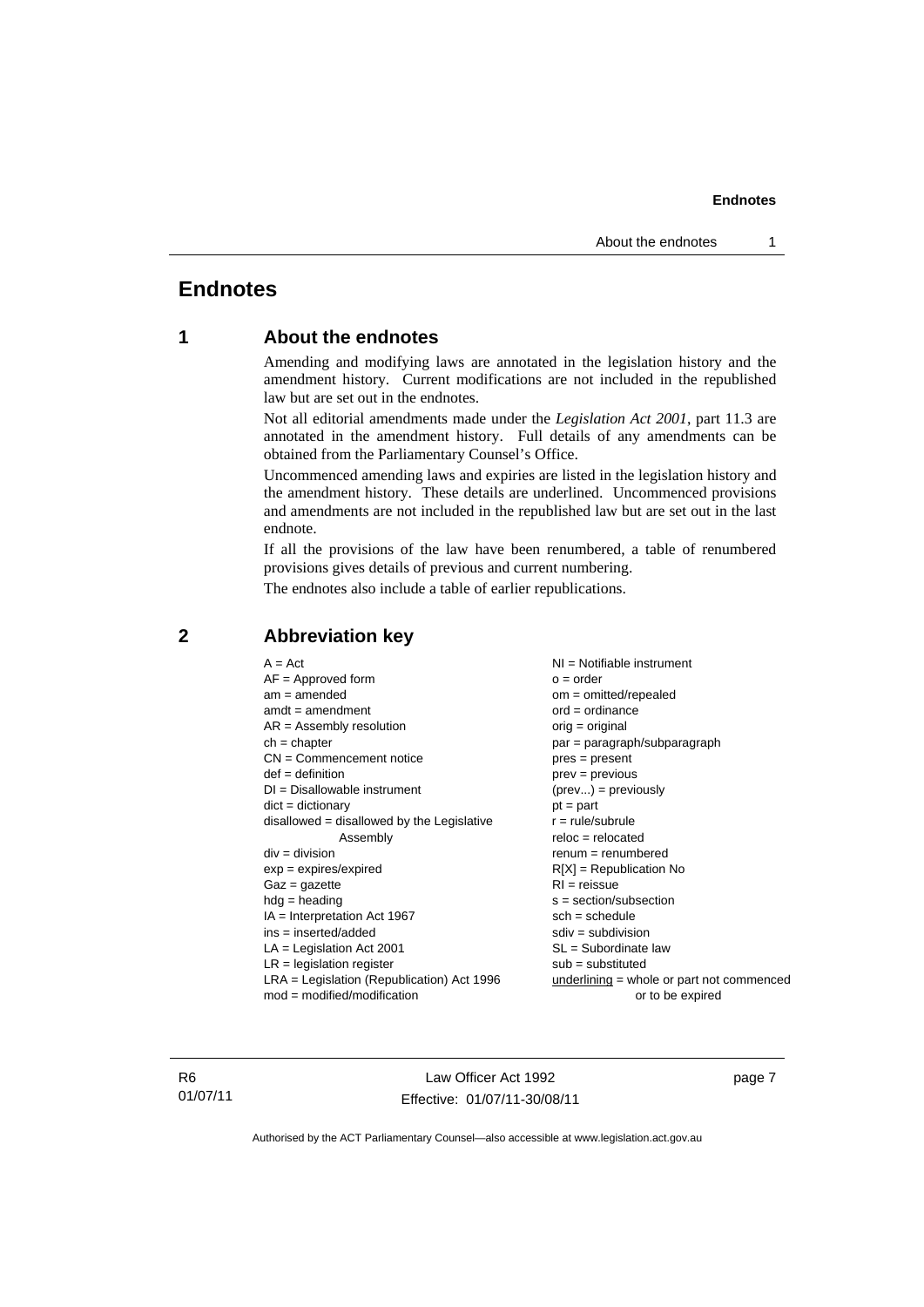3 Legislation history

### <span id="page-11-0"></span>**3 Legislation history**

After 11 May 1989 and before 10 November 1999, Acts commenced on their notification day unless otherwise stated (see *Australian Capital Territory (Self-Government) Act 1988* (Cwlth) s 25).

#### **Law Officer Act 1992 No 54**

notified 25 September 1992 (Gaz 1992 No S162) commenced 25 September 1992

as amended by

### **Legislation (Consequential Amendments) Act 2001 No 44 pt 214**

notified 26 July 2001 (Gaz 2001 No 30)

s 1, s 2 commenced 26 July 2001 (IA s 10B) pt 214 commenced 12 September 2001 (s 2 and see Gaz 2001 No S65)

#### **Justice and Community Safety Legislation Amendment Act 2003 A2003-2 pt 10**

notified LR 3 March 2003 s 1, s 2 commenced 3 March 2003 (LA s 75 (1)) pt 10 commenced 31 March 2003 (s 2 (2))

#### **Court Procedures (Consequential Amendments) Act 2004 A2004-60 amdt 1.131**

notified LR 2 September 2004 s 1, s 2 commenced 2 September 2004 (LA s 75 (1)) amdt 1.131 commenced 10 January 2005 (s 2 and see Court Procedures Act 2004 A2004-59, s 2 and CN2004-29)

#### **Statute Law Amendment Act 2007 A2007-3 sch 3 pt 3.56**

notified LR 22 March 2007 s 1, s 2 taken to have commenced 1 July 2006 (LA s 75 (2)) sch 3 pt 3.56 commenced 12 April 2007 (s 2 (1))

### **Law Officer Amendment Act 2009 A2009-21**

notified LR 2 September 2009 s 1, s 2 commenced 2 September 2009 (LA s 75 (1)) remainder commenced 3 September 2009 (s 2)

R6 01/07/11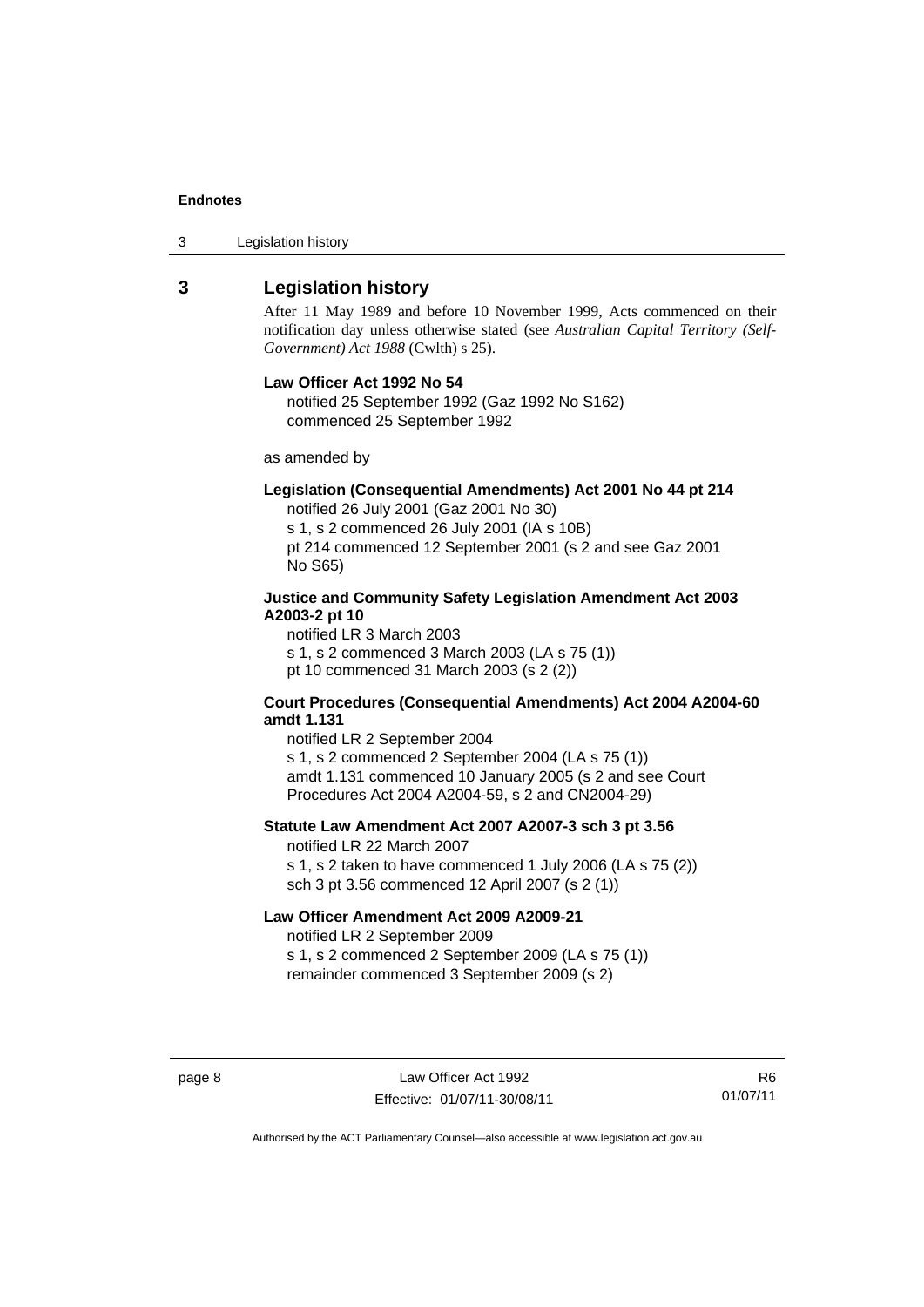Amendment history 4

#### **Administrative (One ACT Public Service Miscellaneous Amendments) Act 2011 A2011-22 sch 1 pt 1.90**  notified LR 30 June 2011

s 1, s 2 commenced 30 June 2011 (LA s 75 (1)) sch 1 pt 1.90 commenced 1 July 2011 (s 2 (1))

#### <span id="page-12-0"></span>**4 Amendment history**

**Dictionary**  s 2 sub A2007-3 amdt 3.313

**Notes**  s 2A ins A2007-3 amdt 3.313

**Functions of Attorney-General**  s 4 hdg sub A2003-2 s 52 s 4 am A2003-2 s 53, s 54; A2009-21 s 4

#### **Additional functions of Attorney-General**  s 5 sub A2003-2 s 55

**Effect of Attorney-General's functions on certain litigation**  s 5A ins A2003-2 s 55

**Model litigant guidelines**  s 5AA ins A2009-21 s 5

**Protection from liability**  ins A2009-21 s 5

#### **Reporting on model litigant guidelines**

s 5AC ins A2009-21 s 5 am A2011-22 amdt 1.272, amdt 1.273

#### **Judicial notice of Attorney-General's appointment etc**

s 5B reloc from Crown Proceedings Act 1992 s 18 by A2004-60 amdt 1.131

#### **Regulation-making power**

s 6 sub 2001 No 44 amdt 1.2608

#### **Amendment of** *Legal Practitioners Act 1970* s 7 om 2001 No 44 amdt 1.2608

**Regulations** 

s 8 om 2001 No 44 amdt 1.2608

**Dictionary** 

dict ins A2007-3 amdt 3.314 am A2011-22 amdt 1.274 def *Attorney-General* ins A2007-3 amdt 3.314

R6 01/07/11

Law Officer Act 1992 Effective: 01/07/11-30/08/11 page 9